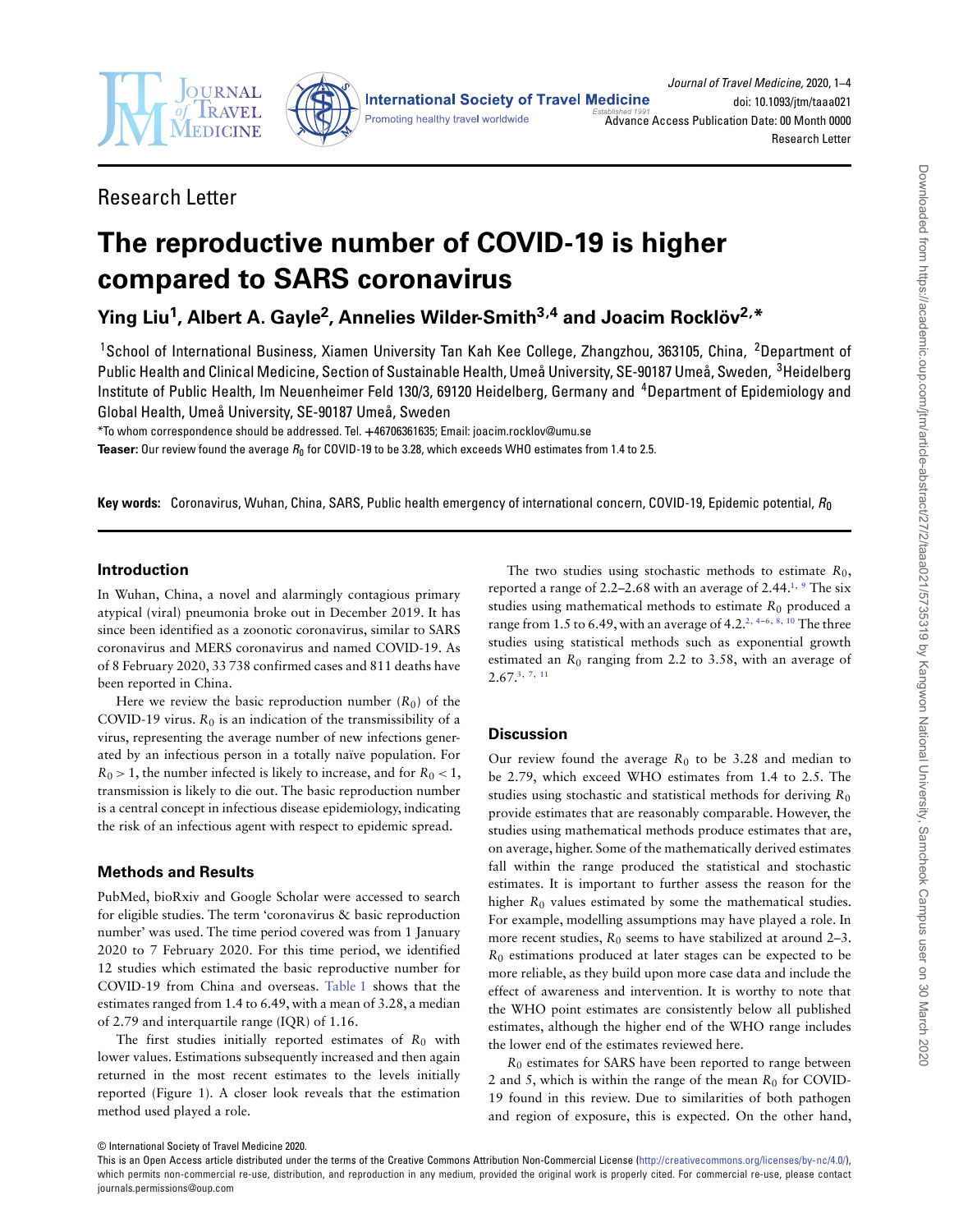<span id="page-1-0"></span>

| Study<br>(study year)              | Location              | Study date                                | Methods                                                                                                                                                                                                                                                                                                           | Approaches                                                                                                                                                                                                                         | $R_0$ estimates<br>(average) | 95%<br>CI     |
|------------------------------------|-----------------------|-------------------------------------------|-------------------------------------------------------------------------------------------------------------------------------------------------------------------------------------------------------------------------------------------------------------------------------------------------------------------|------------------------------------------------------------------------------------------------------------------------------------------------------------------------------------------------------------------------------------|------------------------------|---------------|
| Joseph <i>et al</i> . <sup>1</sup> | Wuhan                 | 31 December<br>2019-28 January<br>2020    | Stochastic Markov Chain<br>Monte Carlo methods (MCMC)                                                                                                                                                                                                                                                             | MCMC methods with Gibbs<br>sampling and non-informative<br>flat prior, using posterior<br>distribution                                                                                                                             | 2.68                         | $2.47 - 2.86$ |
| Shen <i>et al.</i> <sup>2</sup>    | Hubei<br>province     | $12-22$ January<br>2020                   | Mathematical model, dynamic<br>compartmental model with<br>population divided into five<br>compartments: susceptible<br>individuals, asymptomatic<br>individuals during the<br>incubation period, infectious<br>individuals with symptoms,<br>isolated individuals with<br>treatment and recovered<br>individuals | $R_0 = \beta/\alpha$<br>$\beta$ = mean person-to-person<br>transmission rate/day in the<br>absence of control interventions,<br>using nonlinear least squares<br>method to get its point estimate<br>$\alpha$ = isolation rate = 6 | 6.49                         | $6.31 - 6.66$ |
| Liu et al. $3$                     | China and<br>overseas | 23 January 2020                           | Statistical exponential Growth,<br>using SARS generation<br>$time = 8.4$ days, $SD = 3.8$ days                                                                                                                                                                                                                    | Applies Poisson regression to fit<br>the exponential growth rate<br>$R_0 = 1/M(-r)$<br>$M =$ moment generating<br>function of the generation<br>time distribution<br>$r =$ fitted exponential<br>growth rate                       | 2.90                         | $2.32 - 3.63$ |
| Liu et al. $3$                     | China and<br>overseas | 23 January 2020                           | Statistical maximum likelihood<br>estimation, using SARS<br>generation time $= 8.4$ days,<br>$SD = 3.8$ days                                                                                                                                                                                                      | Maximize log-likelihood to<br>estimate $R_0$ by using<br>surveillance data during a<br>disease epidemic, and assuming<br>the secondary case is Poisson<br>distribution with expected<br>value $R_0$                                | 2.92                         | $2.28 - 3.67$ |
| Read et al. <sup>4</sup>           | China                 | 1-22 January 2020                         | Mathematical transmission<br>model assuming latent<br>$period = 4$ days and near to the<br>incubation period                                                                                                                                                                                                      | Assumes daily time increments<br>with Poisson-distribution and<br>apply a deterministic SEIR<br>metapopulation transmission<br>model, transmission rate $= 1.94$ ,<br>infectious period $=1.61$ days                               | 3.11                         | $2.39 - 4.13$ |
| Majumder<br>$et$ al. <sup>5</sup>  | Wuhan                 | 8 December 2019<br>and 26 January<br>2020 | Mathematical Incidence Decay<br>and Exponential Adjustment<br>(IDEA) model                                                                                                                                                                                                                                        | Adopted mean serial interval<br>lengths from SARS and MERS<br>ranging from 6 to 10 days to fit<br>the IDEA model,                                                                                                                  | $2.0 - 3.1$<br>(2.55)        | $\prime$      |
| WHO                                | China                 | 18 January 2020                           | $\prime$                                                                                                                                                                                                                                                                                                          | $\sqrt{2}$                                                                                                                                                                                                                         | $1.4 - 2.5$<br>(1.95)        | $\prime$      |
| Cao et al. <sup>6</sup>            | China                 | 23 January 2020                           | Mathematical model including<br>compartments<br>Susceptible-Exposed-Infectious-<br>Recovered-Death-Cumulative<br>(SEIRDC)                                                                                                                                                                                         | $R = K 2 (L \times D) +$<br>$K(L + D) + 1$<br>$L$ = average latent period = 7,<br>$D$ = average latent infectious<br>$period = 9$ ,<br>$K =$ logarithmic growth rate of<br>the case counts                                         | 4.08                         | $\prime$      |
| Zhao et al. <sup>7</sup>           | China                 | $10-24$ January<br>2020                   | Statistical exponential growth<br>model method adopting serial<br>interval from SARS<br>$(\text{mean} = 8.4 \text{ days})$<br>$SD = 3.8$ days) and MERS<br>$(\text{mean} = 7.6 \text{ days})$<br>$SD = 3.4$ days)                                                                                                 | Corresponding to 8-fold<br>increase in the reporting rate<br>$R_0 = 1/M(-r)$<br>$r =$ intrinsic growth rate<br>$M =$ moment generating<br>function                                                                                 | 2.24                         | 1.96-2.55     |

(continued)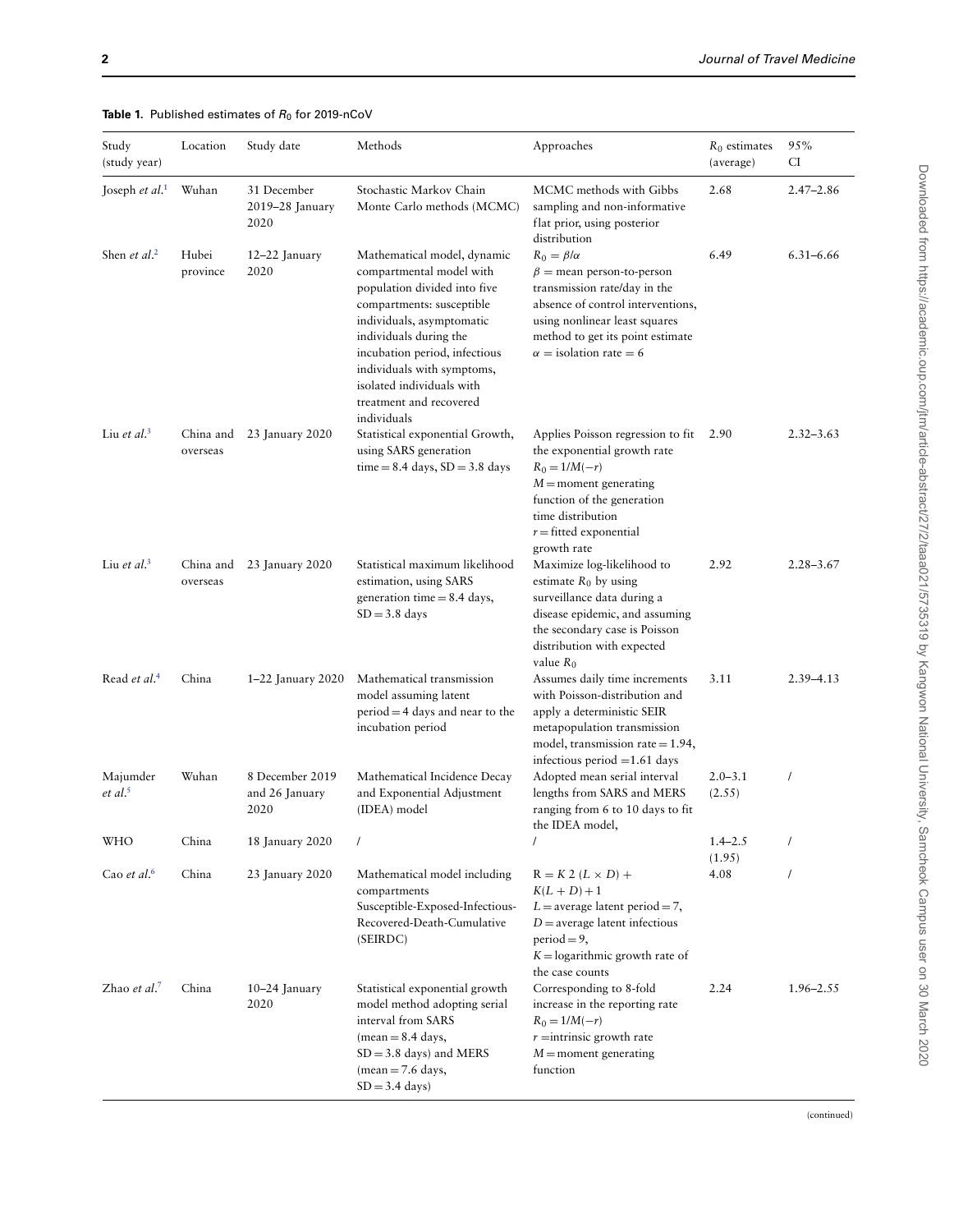| Study<br>(study year)              | Location              | Study date              | Methods                                                                                                                                                                                           | Approaches                                                                                                                                                                                                                                                                                                          | $R_0$ estimates<br>(average) | 95%<br>CI     |
|------------------------------------|-----------------------|-------------------------|---------------------------------------------------------------------------------------------------------------------------------------------------------------------------------------------------|---------------------------------------------------------------------------------------------------------------------------------------------------------------------------------------------------------------------------------------------------------------------------------------------------------------------|------------------------------|---------------|
| Zhao et al. $7$                    | China                 | $10-24$ January<br>2020 | Statistical exponential growth<br>model method adopting serial<br>interval from SARS<br>$mean = 8.4$ days,<br>$SD = 3.8$ days) and MERS<br>$(\text{mean} = 7.6 \text{ days})$<br>$SD = 3.4$ days) | Corresponding to 2-fold<br>increase in the reporting rate<br>$R_0 = 1/M(-r)$<br>$r =$ intrinsic growth rate<br>$M =$ moment generating<br>function                                                                                                                                                                  | 3.58                         | 2.89-4.39     |
| Imai $(2020)^8$                    | Wuhan                 | January 18, 2020        | Mathematical model,<br>computational modelling of<br>potential epidemic trajectories                                                                                                              | Assume SARS-like levels of<br>case-to-case variability in the<br>numbers of secondary cases and<br>a SARS-like generation time<br>with 8.4 days, and set number<br>of cases caused by zoonotic<br>exposure and assumed total<br>number of cases to estimate $R_0$<br>values for best-case, median and<br>worst-case | $1.5 - 3.5(2.5)$ /           |               |
| Julien and<br>Althaus <sup>9</sup> | China and<br>overseas | 18 January 2020         | Stochastic simulations of early<br>outbreak trajectories                                                                                                                                          | Stochastic simulations of early<br>outbreak trajectories were<br>performed that are consistent<br>with the epidemiological<br>findings to date                                                                                                                                                                      | 2.2                          |               |
| Tang et al. <sup>10</sup>          | China                 | 22 January 2020         | Mathematical SEIR-type<br>epidemiological model<br>incorporates appropriate<br>compartments corresponding to<br>interventions                                                                     | Method-based method and<br>Likelihood-based method                                                                                                                                                                                                                                                                  | 6.47                         | $5.71 - 7.23$ |
| Qun Li<br>$et$ al. $^{11}$         | China                 | 22 January 2020         | Statistical exponential growth<br>model                                                                                                                                                           | Mean incubation<br>$period = 5.2$ days, mean serial<br>interval = $7.5$ days                                                                                                                                                                                                                                        | 2.2                          | $1.4 - 3.9$   |
| Averaged                           |                       |                         |                                                                                                                                                                                                   |                                                                                                                                                                                                                                                                                                                     | 3.28                         |               |

Journal of Travel Medicine **3**

#### **Table 1.** Continued

CI, Confidence interval.



**Figure 1.** Timeline of the  $R_0$  estimates for the 2019-nCoV virus in China